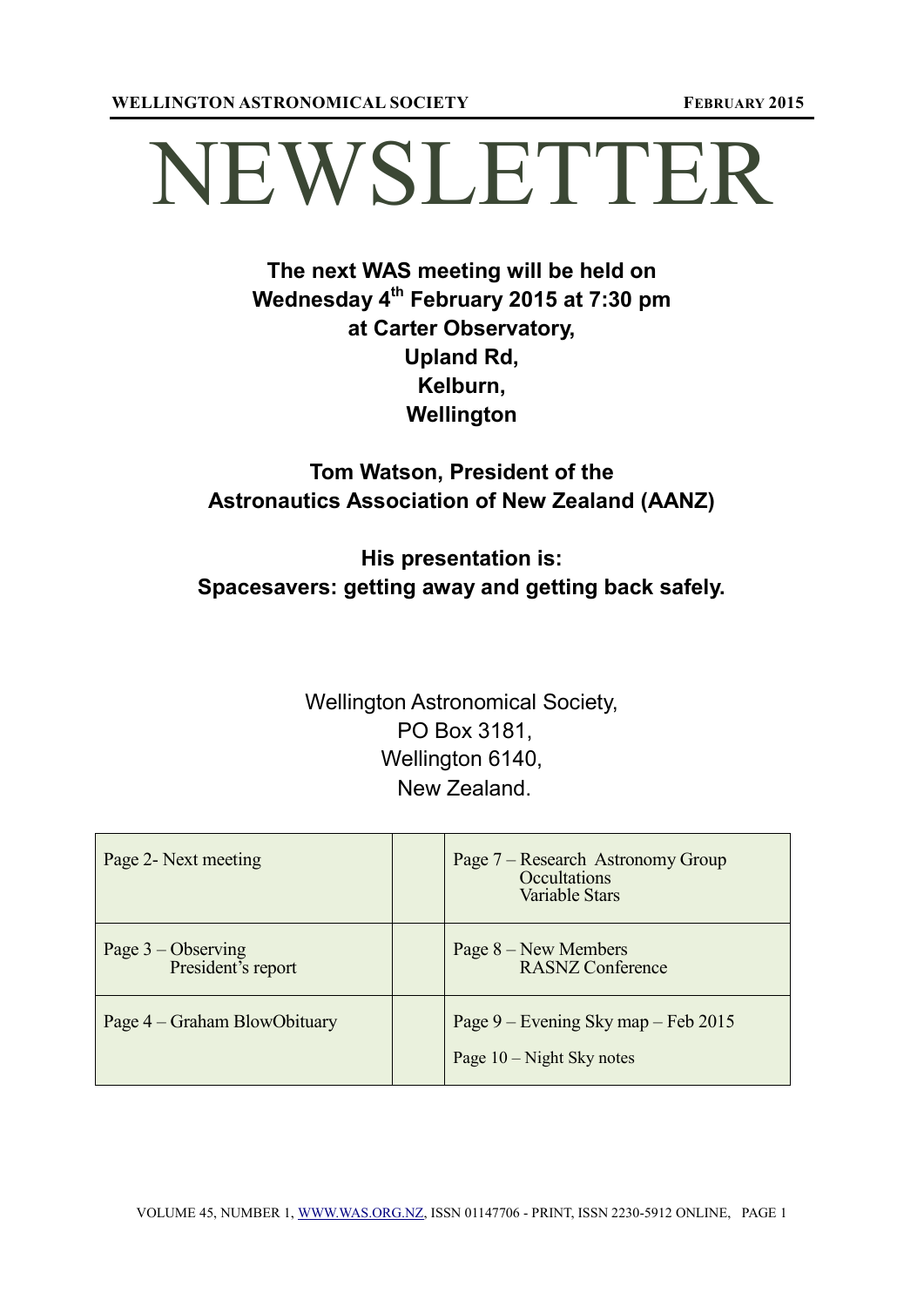## **WAS NEWS**

**Next Meeting** will be held on

Wednesday 4<sup>th</sup> February 2015 at 7:30 pm

**at Carter Observatory, Upland Rd, Kelburn, Wellington** 

**The speaker is Tom Watson, President of the Astronautics Association of New Zealand (AANZ) and editor of the bimonthly AANZ Journal.**

**Tom has been editing the Journal since 1989 and obviously has a long and strong interest in spaceflight. When NASA and the American Embassy were providing astronauts to tour NZ, Tom made many good contacts and has a very good archive of space related material.** 

**He has also been acquiring Russian material whenever possible.**

**His presentation is:**

## **Spacesavers: getting away and getting back safely.**

**The various designs of crew capsules for leaving and returning to Earth from the earliest days of NASA and Russia's efforts to current ideas.**

#### **Council Members**

The following members were elected to Council at the Nov 2014 AGM **President:** Gordon Hudson [gordon@kpo.org.nz](mailto:gordon@kpo.org.nz) ph 04 - 2365125 **Vice President:** John Talbot [john.talbot@xtra.co.nz](mailto:john.talbot@xtra.co.nz) ph 04 293 4620 **Secretary:** Chris Monigatti [chrismon@xtra.co.nz](mailto:chrismon@xtra.co.nz) mob 021 890 222 **Treasurer:** Lesley Hughes **Councillors:** Aline Homes John Homes + Webmaster Roger Butland Frank Andrews Murray Forbes Antony Gomez Duncan Hall

**Newsletter Editor:** [editor@was.org.nz](mailto:editor@was.org.nz)

### **UPCOMING EVENTS:**

#### **Society Observing night**

The next observing evening at Tawa College is on 14 February 2015 starting at 8.30pm be there. There will be no reserve day this month. Text Chris Monigatti on his mobile 021 890 222 if you want to attend.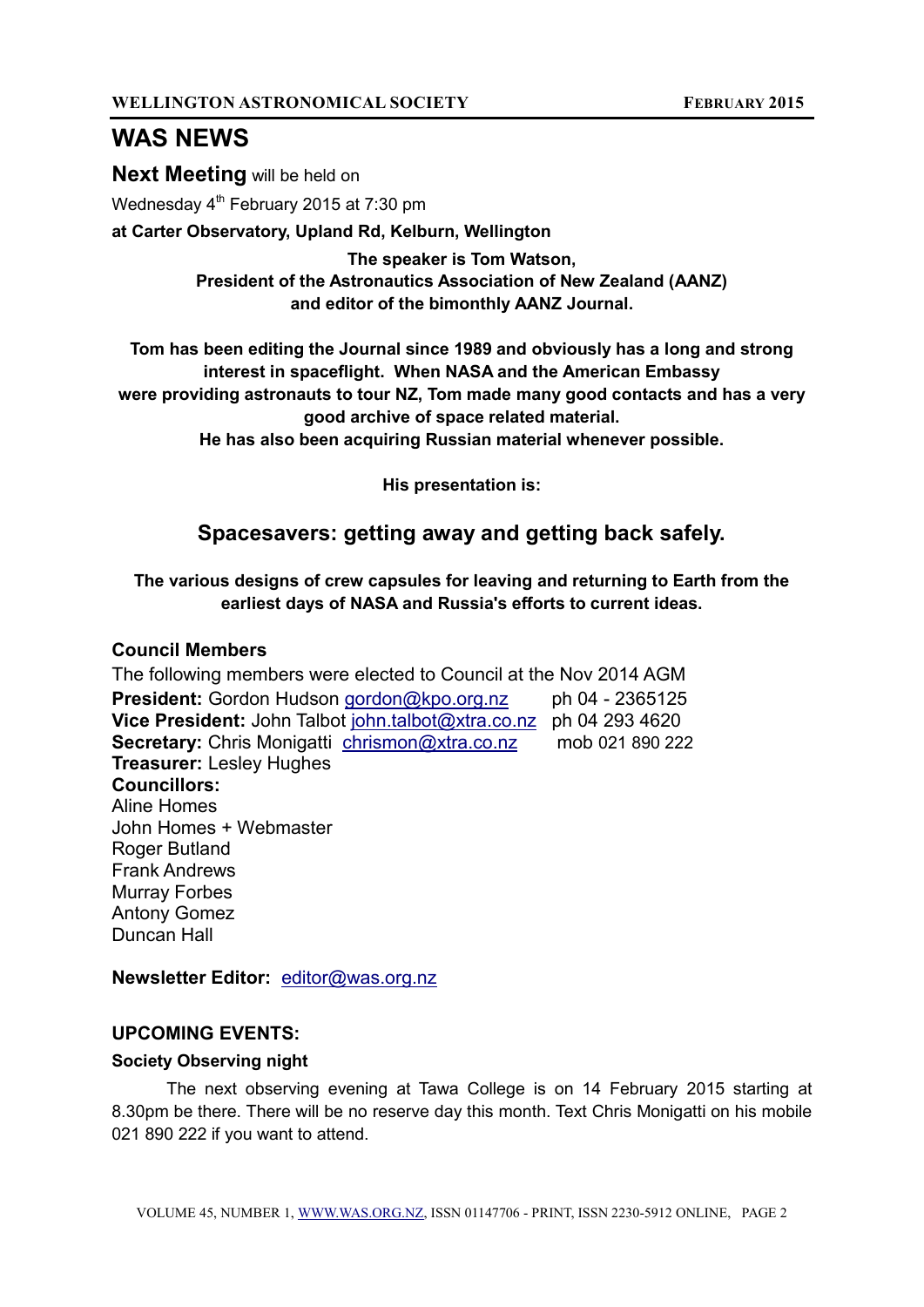## **President's Report Feb 2015.**

#### by Gordon Hudson

Firstly I would like to mention the sad passing of Graham Blow on December 31st after a four year battle with cancer. A full Obituary is below.

The funeral was attended by many WAS members with the service being held at the Pines in Houghton Bay on Monday 5th January. I was one of the Pall Bearers representing the WAS and the RASNZ.

With Graham passing on there is a lot of material to sort out especially with the Occultation Section which Graham ran for 37 years. I am also helping Graham's sister Andrea to sort out Graham's unit. All of the Occultation and Astronomy material is now at my place waiting to be sorted. His car is also resident at my place until Andrea finishes with Graham's place and then it will head to Christchurch. Andrea uses the car when she comes back to sort out Graham's affairs.

**The Syd Cretney bequest** is becoming a long and drawn out affair. We have engaged a lawyer to sort out our application to the other lawyers who are holding the bequest, they are in Blenheim. A copy of the final letter that we have sent to our lawyer for approval to go to the Blenheim Lawyers is enclosed in this newsletter. Thanks Duncan.

The WAS dome which has been stored at my place for the last 2 years is about to go to Tawa College in the next couple of weeks.

This year is going to be a most interesting year especially if we acquire the Syd Cretney Bequest. If that happens we are looking at the Gifford Observatory as an automated Observatory. We are also in the planning stages with the Thomas King Observatory.

We are starting to acquire a rather a lot of items as we are no longer storing equipment, books, newsletters and other material at Carter as the workshop is being emptied for other purposes, this leaves us with a problem where to store stuff until we have a home of our own.

At present it is spread around several of our members. This is not good enough. We need it all in the one place. Are there any suggestions as to where we might store it.

The volunteering at Carter is going well but it is mainly through the efforts of a couple of our members. We need more volunteers. Have you helped yet?

We assist on Tuesdays and Saturday evenings so put your hand up at the next meeting.

Finally the WAS observing evening once a month at Tawa College is struggling with lack of observers. Where are you all?..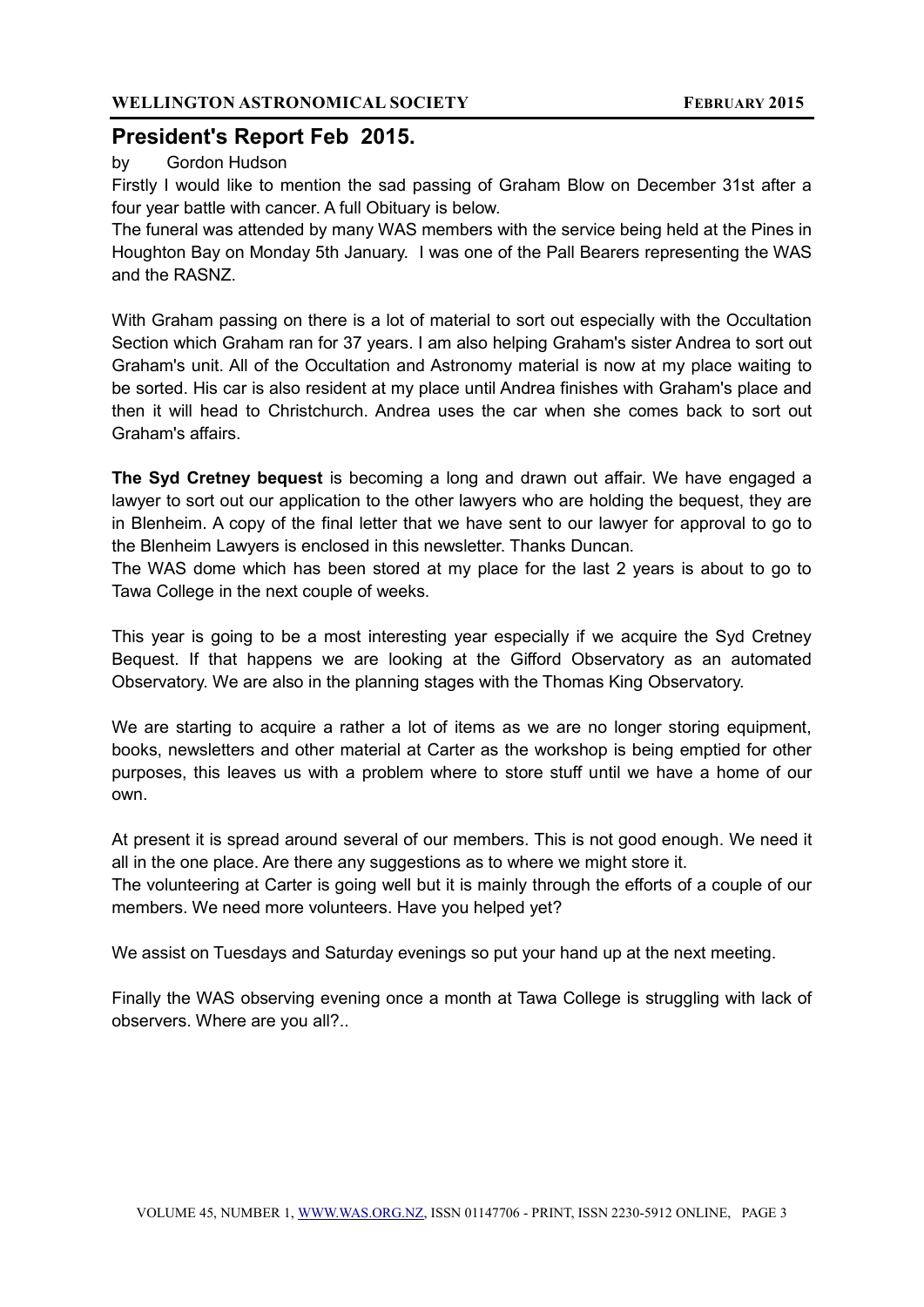# Graham Blow, ONZM, 1954 - 2014



It is with great sadness that we mark the death of Graham Blow on 31 December 2014 at the age of 60. He was born 5 August 1954 in Auckland, New Zealand.

Graham died peacefully at home on the last day of 2014 following a second heart attack on December 24. He had been diagnosed with kidney cancer five years previously when he was given only 6 months to live. Despite this, with the help of his oncologist and Graham's positive outlook he continued an active life for 5½ years.

Graham suffered an initial severe heart attack on November 14. He attended the last 2014 meeting of the Wellington, New Zealand, Astronomical Society on December 3 when he seemed in good spirits. The December 24 heart attack was enough to weaken him over the next 7 days until heart failure occurred.

Graham had an interest in astronomy from an early age. For his  $15<sup>th</sup>$  birthday his parents bought him a 2.5" refractor. Shortly after, in 1970, he joined the Auckland Astronomical Society and "ended up becoming a fixture at the observatory for most of the following decade". He joined the Variable Star Section and was able to make observations of variable stars using his refractor.

Although his first interest was in variable stars, he soon became involved in observing total and grazing lunar occultations. The interest in occultations resulted in the Auckland Occultations Programme being set up to maintain interest in, and observations of, both types of occultations.

In 1973 Graham assisted in forming the Auckland based National Junior Coordinating Committee (NJCC) involving young astronomers. The NJCC provided a national focal point bringing together student activities throughout New Zealand. Within a year there were associate members in many part of New Zealand.

The NJCC became the National Committee for Student Astronomy (NCSA) in 1974 with Graham as Chairman. Observing programmes were organised, some of which were integrated with the observing sections of the Royal Astronomical Society of New Zealand (RASNZ). The NCSA was wound up in early 1977 when it ran out of money.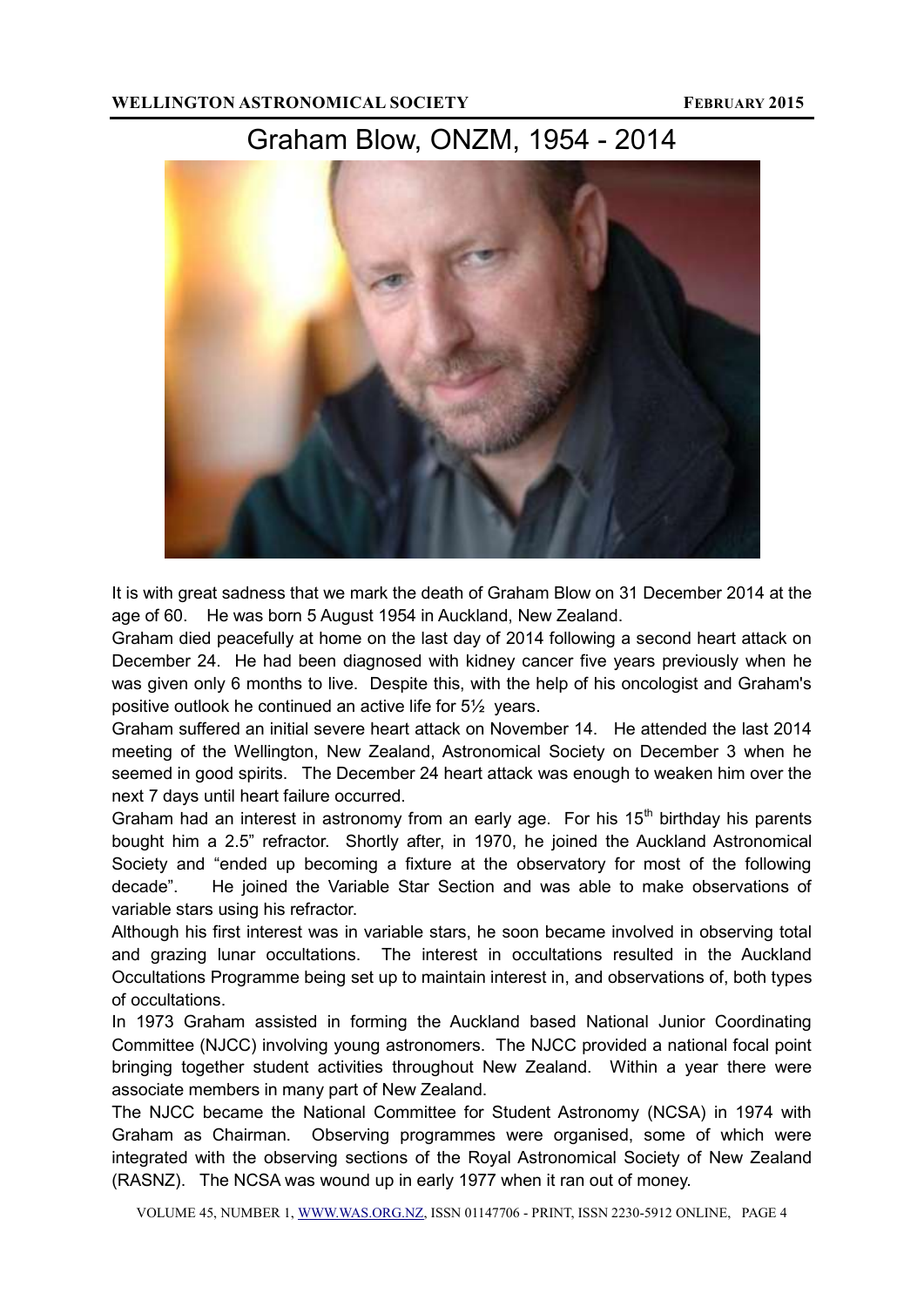Graham became a member of the RASNZ in February 1974 and remained a loyal supporter of New Zealand's national astronomical society until his death. He has elected to the RASNZ council in 1980 and remained on council until 1992. He was Vice President of the Society May 1986/88, President 1988/1990 and then Senior Vice President 1990/1992. After retiring from the Council in 1992 he continued to take an active interest in the affairs of the RASNZ.

In 1978 Graham joined the staff of the Carter Observatory in Wellington which entailed his move to that city. He was scientific officer at the observatory until it was restructured 17 years later. Soon after joining the staff of the observatory he completed his Master's thesis on the high speed recording of occultations to infer stellar diameters.

In his role as scientific officer at Carter observatory Graham co-edited a handbook for the appearance of Halley's Comet in 1985. This was published and copies sold throughout New Zealand and Australia. Graham also appeared on a segment of a children's television programme "What Now?" performing his own design of a science experiment that emulated the gases and matter of a comet. This science experiment brought astronomy to the front page of the Wellington Press.

During his time at Carter Observatory, Graham also edited the annual Carter Observatory Astronomical Handbook.

Graham had encouraged occultation observations with the NCSA observing programme. In October 1977 this resulted in the formation of the RASNZ Occultation Section absorbing the Auckland Occultations Programme. Graham Blow was appointed the director of the section. He remained the section's director up to the time of his death, that is for 37 years and this was one of his three proudest achievements in his life.

Through the RASNZ Occultation Section, Graham was able to inspire a large number of amateur astronomers to take an active role in the science of occultation observing. This, and his enthusiastic promotion of the observation and timing occultations resulted in the section becoming one of the most successful in the RASNZ, giving the section an international reputation so that it became effectively the Australasian Occultation organisation.

Over the years Graham led numerous groups to observe lunar grazing occultations. A number of these involved considerable travelling, including to the South Island of New Zealand. Grazes are of value in validating the shape of the lunar profile in its polar region.

At first the emphasis of the Section was on the observation and timing of lunar occultations, both total and, more particularly, grazing occultations. Occultations by asteroids featured as well but success with these was initially rare due both to the sparsity and to the low accuracy of the predictions. Despite that Graham observed his first asteroidal occultation in 1983. On August 8 of that year he timed a very brief occultation of a 9.6 magnitude star by (10) Hygeia from Mt John Observatory at Tekapo in New Zealand's South Island.

One of Graham's greatest achievements was in 1988 when Pluto occulted a 12th magnitude star. Graham encouraged several observers with photo-electric equipment to observe the event. It happened that NZ was at the southern edge of the occultation track. Seen from Mt John the star just grazed Pluto's atmosphere, till then unknown. Observers further north at Black Birch and Auckland saw the star occulted by the planet. These observations contributed to the first accurate determination of Pluto's size. The occultation also started studies of Pluto's atmosphere that continue today.

In 1998 Graham established the RASNZ Occultation Section website, now at [http://www.occultations.org.nz](http://www.occultations.org.nz/) aimed at promoting occultation observations. A number of section members assist in the maintenance of the site which contains much information on

VOLUME 45, NUMBER 1, [WWW.WAS.ORG.NZ,](http://www.was.org.nz/#_blank) ISSN 01147706 - PRINT, ISSN 2230-5912 ONLINE, PAGE 5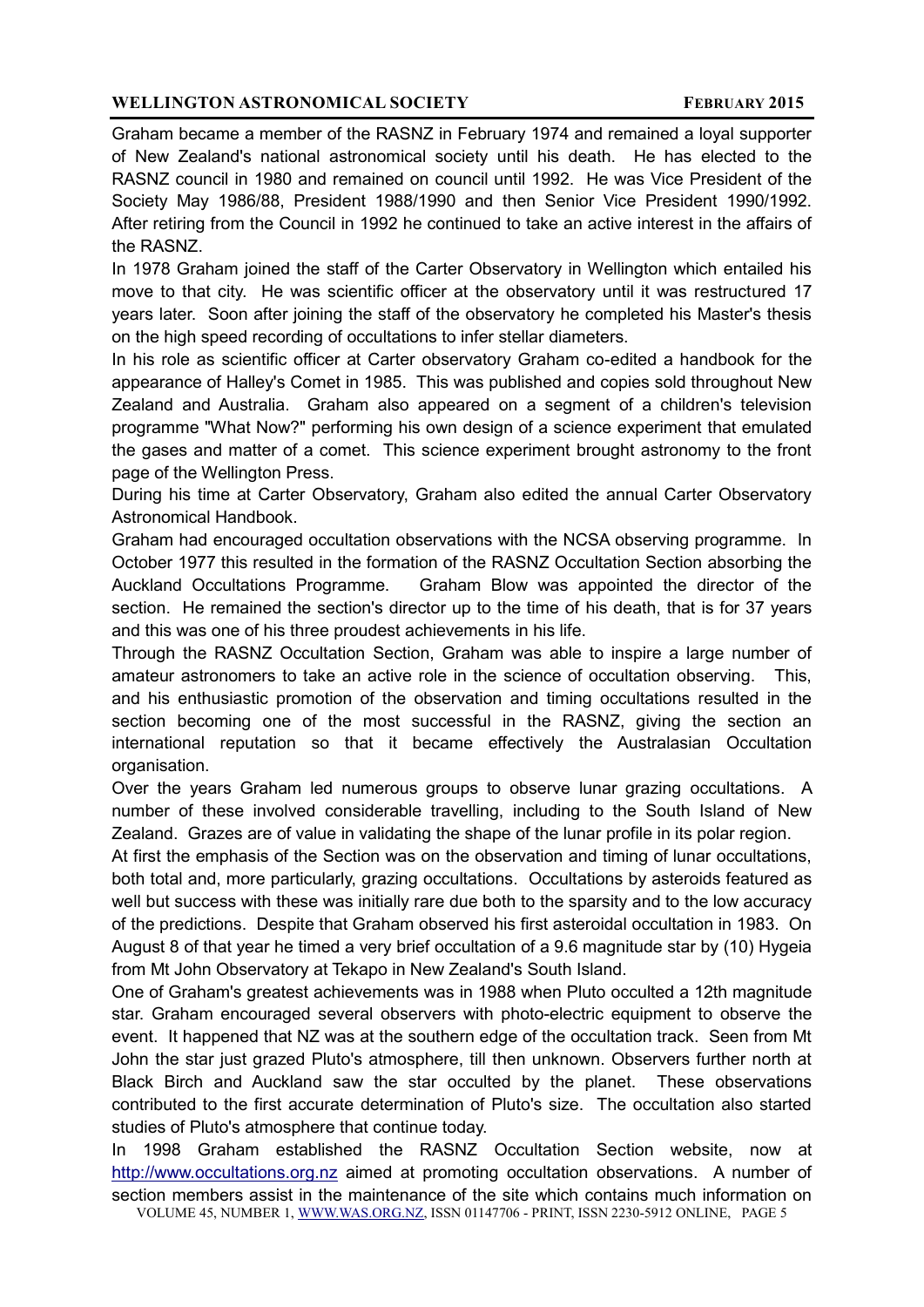occultation observation, predictions of special events and records of over 300 asteroidal events observed by members since 1998.

Particularly during the current century, the main emphasis of the Section has moved from lunar to asteroidal occultations. The increase in both number and accuracy of the predictions together with the use of video cameras with high accuracy GPS time insertion has led to a greater interest in this type of event and a far higher success rate. Again Graham was very active in promoting this type of observing leading as it does to far more reliable results. Graham has at times organised groups of observers to travel considerable distances to observe some of these events. Some have resulted in multiple chords being timed across the asteroid as it passes in front of the star, so giving a measure of the size and shape of the body.

One of the results of the changes in observing technique to the use of video was the first Trans Tasman Symposium on Occultations (TTSO) which was organised by Graham Blow and held in conjunction with the 2007 RASNZ conference. Since then TTSO meetings have been held annually, alternating between New Zealand and Australia. These have been a factor in leading to increasing cooperation between observers in the two countries. The TTSO meetings have presented guidance in observing and timing occultations for beginners as well as information on advances in hardware and software for the more advanced observer.

The 9th TTSO symposium will be held at Tekapo, following the RASNZ conference in May 2015. Tekapo is the site of New Zealand's Mount John observatory, the site of Graham's first asteroidal occultation observation.

Graham's work in astronomy has been recognised in the astronomical community by asteroid number 19582 being named Blow for his promotion and coordination of minorplanet occultation observations for the Australasian region.

In 2008 he was elected a fellow of the RASNZ in recognition of his leadership of the Occultation Section and contributions to both the RASNZ and to Occultation science.

International recognition came in 2013 when Graham received the International Occultation Timing Association's Homer F. DaBoll award for his dedicated leadership, the establishment of TTSO and the editorship and promotion associated with Occultations, Grazes and Eclipses.

Most recently, in 2014 Graham Blow was made an Officer of the New Zealand Order of Merit for services to astronomy, an appointment announced in the NZ New Years Honours list for 2014. On Tuesday 18th March 2014 Graham was presented with his NZ Honours Medal, the ONZM by His Excellency, Governor-General of New Zealand at Government House in Wellington.

Graham maintained his enthusiasm for occultation astronomy after being diagnosed with cancer right to the end. His last successful asteroidal occultation was on 25 October 2013 when (8) Flora occulted an 11.27 magnitude star. Graham observed from Carter Observatory in Wellington. There were four other observations of the event spread from Porirua to the north of Wellington down to Canterbury in the South Island. Thus 5 chords were obtained. Possibly his last act as Occultation Section director was to email members advising of the availability of the latest issue of the Journal of Occultation Astronomy. The email was sent on the morning of December 24, the day of his final heart attack.

The work of Graham with the Occultation Section has assisted in lifting Australasian occultation observing to the forefront of the science internationally. A new section director will be appointed soon and the work he initiated will continue.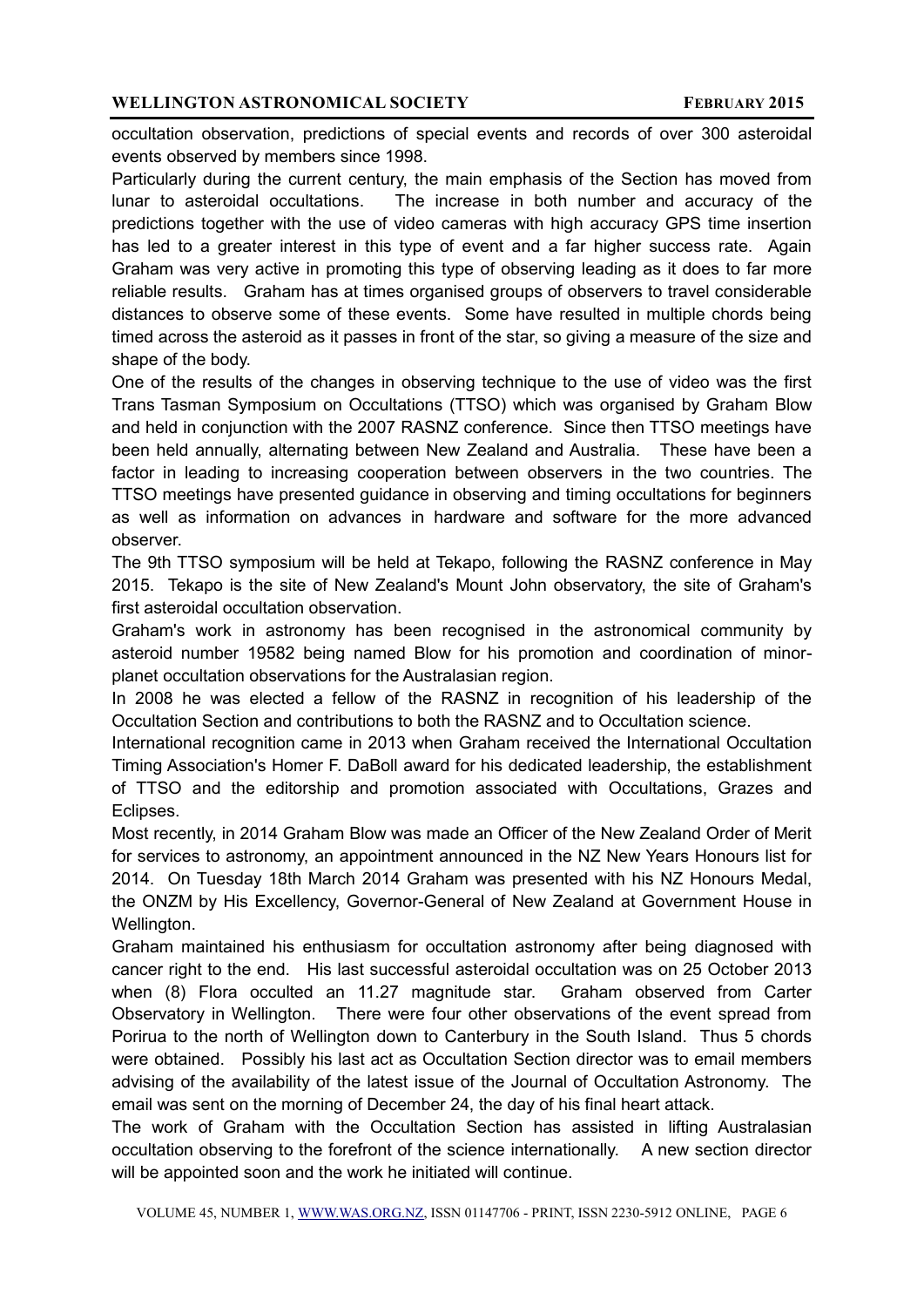Graham's other passion and for many years his profession was photography. He had served on the Council and been President of the Wellington Photographic Society. He was well known for his motorsport and landscape images. He excelled and had won awards in both fields. Graham was held in high esteem by his photographic colleagues. Graham Lindsay Blow, the son of Stan and Mena, was born 5 August 1954 at Auckland and died 31 December 2014 at Wellington. He is survived by his sister Andrea and her husband Murray, and was uncle to Philippa and Michael. His funeral celebrating his life was held on Monday 5 January 2015. Typically much of the form of the event had been arranged by Graham himself.

John Talbot and Brian Loader, January 2015

#### Acknowledgments

We would like to thank Graham's sister, Andrea Clemens for checking and correcting a number of facts in the obituary.

Graham Blow's 2011 RASNZ Fellow's lecture was a valuable source of information and contains much of Graham's thoughts about astronomy and the role of the RASNZ. It was published in the RASNZ journal Southern Stars under the title "Reflections of an Astronomer", Volume 50, Number 2, 2011 June Pp 14 to 19.

## **WAS Research Astronomy Group**

 We would welcome any members to these research meetings including those who would like to introduce us to their favourite astronomical research topics.

 The Research Group meeting, at 6:30pm on meeting days, is also a good place to come to ask questions about your telescope or equipment.

## **Occultation Reports:**

There were just 3 positive events for November

And 11 events reported with clearly observed misses.

There were 5 positive events for December

14 events reported with clearly observed misses several with 2 observers.

See write ups for more details at:

<http://www.occultations.org.nz/planet/2014/plnres14.htm>

#### **JUPITER** now rises about 08:30 pm NZ Summer time.

The equatorial plane of Jupiter is now edge-on to the Earth. The four major satellites of Jupiter orbit close to the plane of Jupiter's equator. As a result eclipses, transits and occultations of all four Galilean moons, are now taking place. Also a series of mutual events of the moons has started. The many events later this year and up to August 2015 will be easier to see.

Jupiter events are easily accessible with small telescopes as they are very bright and even with a 5 to 10 cm aperture you should be able to see the Galilean moons. It is worth noting that Capt Cook used these events to check his chronometers in Hawaii and NZ during his Transit of Venus voyage.

These events are now shown on the Occult Watcher "Planet Satellites" feed so if you want to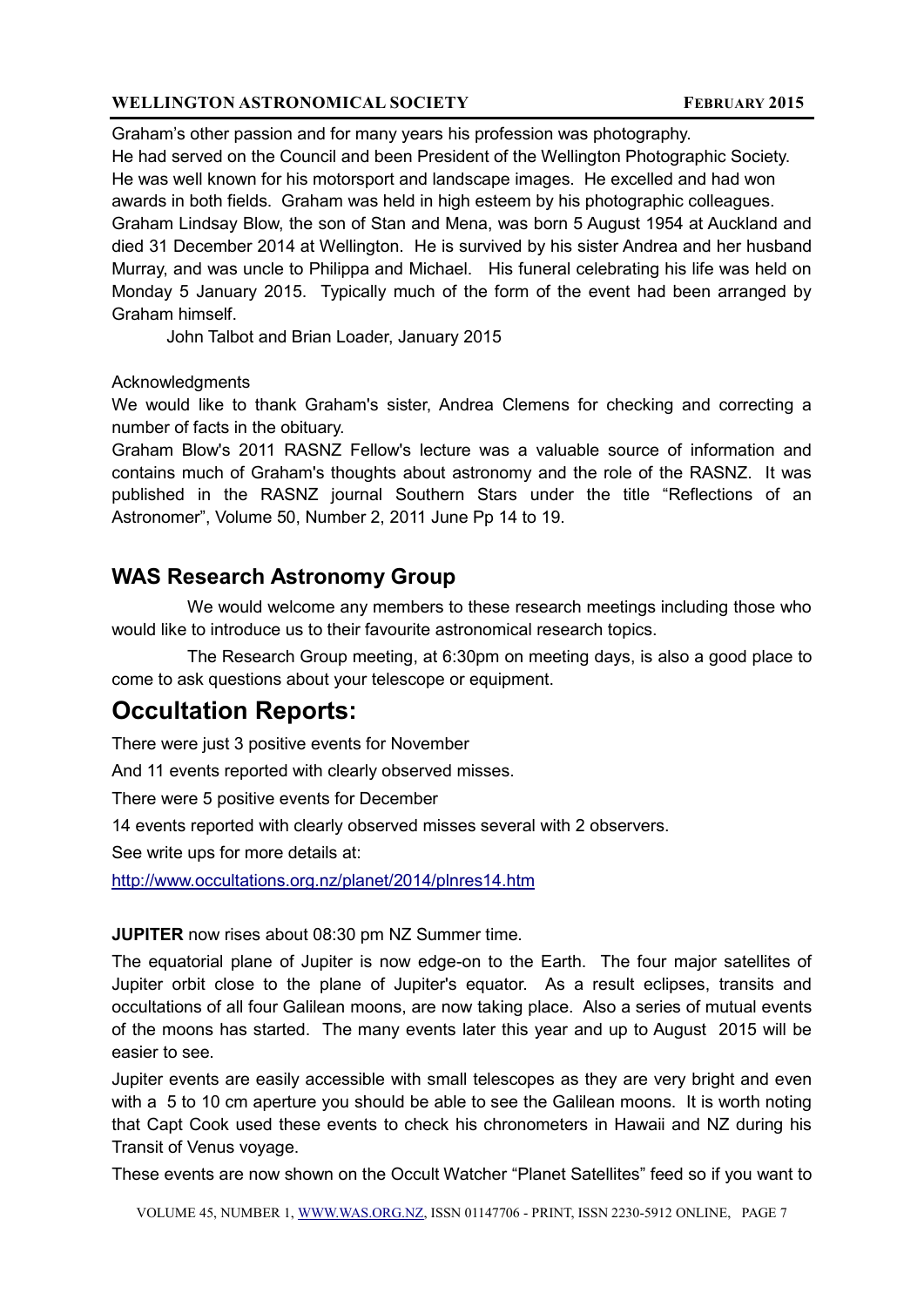try to observe these make sure you have that option ticked in Configuration … Prediction Feeds. If you want to try to record the extinction of Io or Europa's atmosphere for JEE program make sure the target moon is the one in front and record from at least 30 minutes before to 30 mins after the central point. If you do manage to make timed observations please use report page at [http://www.imcce.fr/hosted\\_sites/saimirror/phemuobs.htm](http://www.imcce.fr/hosted_sites/saimirror/phemuobs.htm) (you may need to apply for an observer ID by email to [phemu@imcce.fr](mailto:phemu@imcce.fr) Also please send an email report to Scotty Degenhardt < [scotty@scottysmightymini.com](mailto:scotty@scottysmightymini.com) > with at least a CSV light curve.

## Graham Blow a personal note:

As you will all know by now Graham sadly died after long illness on 31 Dec 2014 and a full obituary has been published above. I first met Graham at a Wellington Astronomy Society meeting, and when he gave us a talk on Occultations the lights went on for me. Here was Astronomy that is "Real Science" where each observer makes a unique observation that no other station will exactly replicate and the Amateur with a 6 inch scope is equal to the Professional with a 40 inch when observing the same event. I soon acquired a video cam and KWI-OSD through Graham. In 2006 he asked me to take on the role I have since filled to reduce the multiple observations sent in and do the reports for the web site and to pass on to Dave Herald for inclusion in the global databases. Graham continued to mentor me and point out those annoying small typos and errors that escape me from time to time.

I for one will miss his involvement and advice.

John Talbot

## **Variable Stars:**

Check out the Variable Stars South web site at

<http://www.variablestarssouth.org/>

Looking forward to some nice long clear summer nights !

## **New WAS Members**

We would like to welcome the following new members who have joined in the last few months: Andrew Scott, Tawa Iva Sokorac, Johnsonville

# 2015 RASNZ Conference

The 2015 RASNZ Conference will be held in Lake Tekapo village From Friday May 8 to Sunday 10th. It will be followed by the 9th Trans-Tasman Occultation (TTO9) Meeting on the Monday and Tuesday, May 11-12.

Preceding the RASNZ Conference will be a two-day meeting celebrating Mt John Observatory's 50th Anniversary. The meeting will be held in Lake Tekapo village on the Thursday and Friday, May 7-8. The theme is `Celebrating 50 years of Mt John´. Past Pennsylvania and Canterbury students will contribute papers but anyone is welcome. About 80 participants are expected. Details are available at [www.mjuo50.org.nz.](http://www.mjuo50.org.nz/)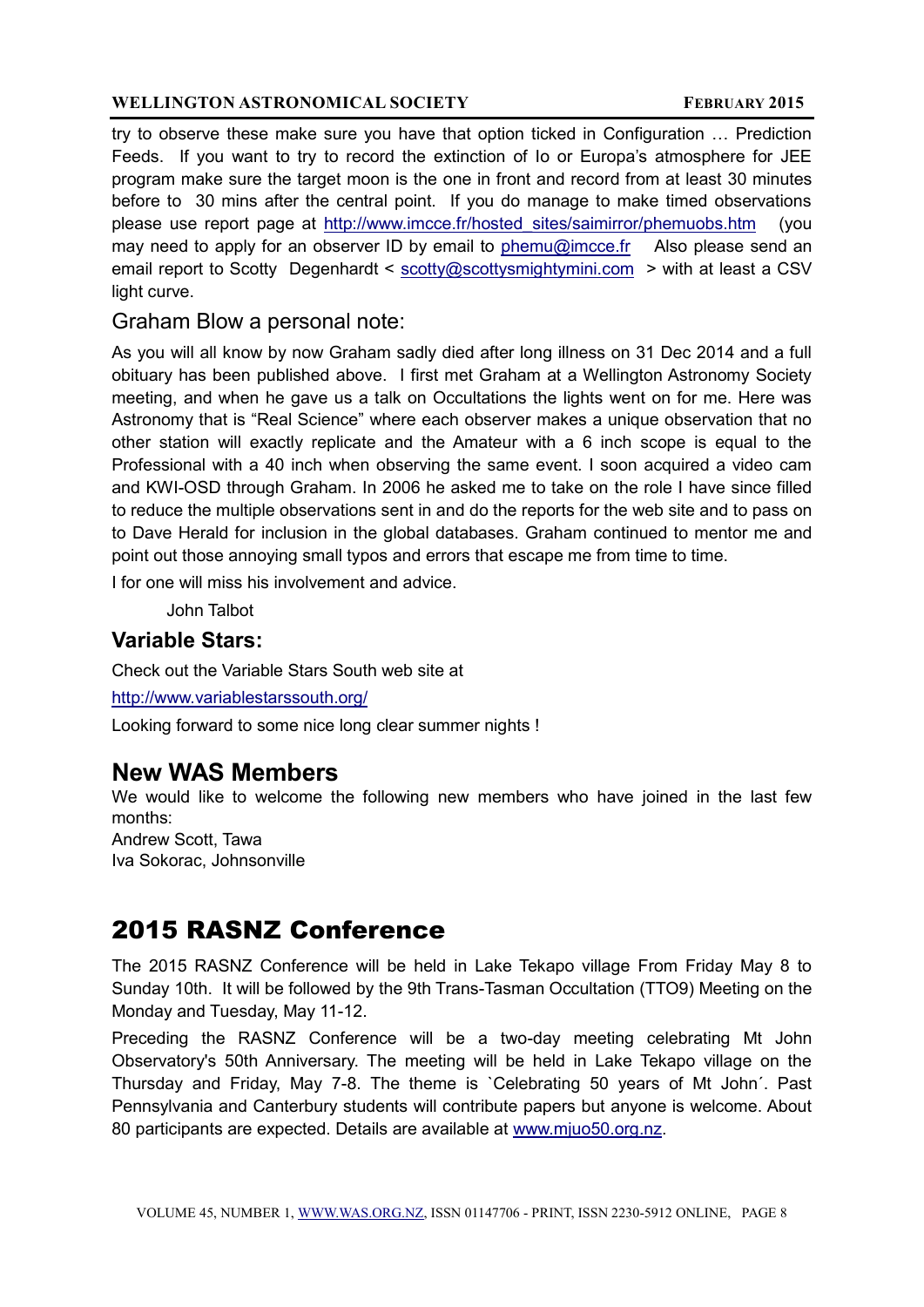

Evening sky in February 2015

To use the chart, hold it up to the sky. Turn the chart so the direction you are looking is at the bottom of the chart. If you are looking to the south then have 'South horizon' at the lower edge. As the earth turns the sky appears to rotate clockwise around the south celestial pole (SCP on the chart). Stars rise in the east and set in the west, just like the sun. The sky makes a small extra westward shift each night as we orbit the sun.

Venus and Jupiter appear on opposite sides of the sky soon after sunset. Venus sets an hour after the sun. Jupiter is in the sky all night. Mars is near Venus but much fainter. Sirius, the brightest star, is north of the zenith. Canopus, the second brightest star, is south of overhead. Orion, containing 'The Pot', is midway up the north sky. Below and left of Orion are Taurus and the Pleiades/Matariki cluster. The Southern Cross and Pointers are midway up the southeast sky. The Clouds of Magellan, LMC and SMC, nearby small galaxies, are high in the southern sky.

Chart produced by Guide 8 software; www.projectpluto.com. Labels and text added by Alan Gilmore,<br>Mt John Observatory of the University of Canterbury, P.O. Box 56, Lake Tekapo 7945, New Zealand. www.cant www.canterbury.ac.nz